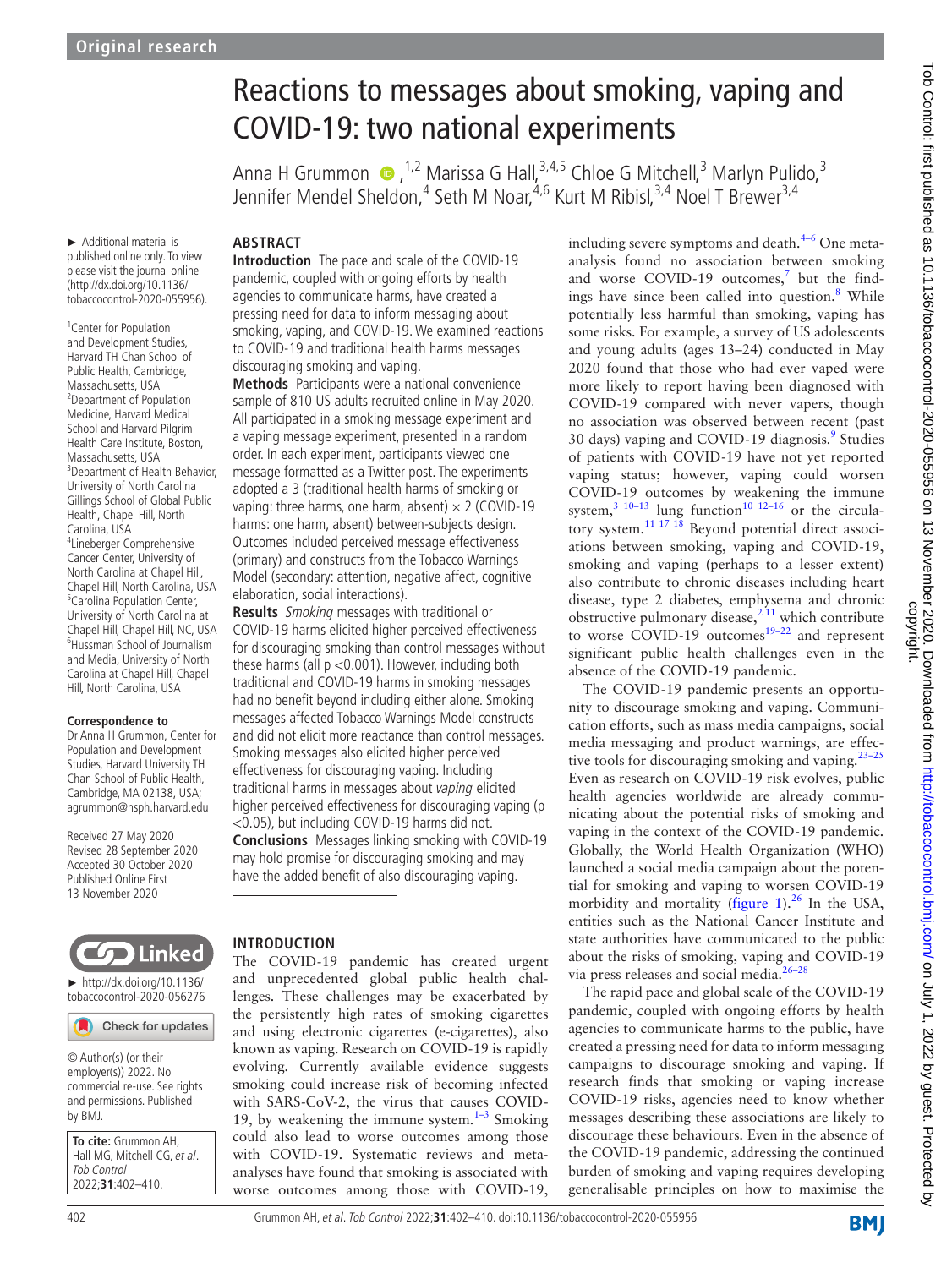

**Figure 1** Tweets with messages about COVID-19, smoking and vaping from (A) the World Health Organization and, (B) examples of experimental stimuli.

<span id="page-1-0"></span>impact of antismoking and antivaping messages. Prior research suggests two principles to examine. First, the optimal number of harms to include in messages remains unknown. Cigarette pack warnings typically include only one harm, but some research suggests more harms could boost impact. $29-31$  Second, only a small number of studies have examined whether particular harms may have more impact than others, so the specific harms most likely to motivate cessation remain largely unknown.<sup>31-33</sup> As research on the links between smoking, vaping and health harms (including both traditional and COVID-19 harms) develops further, forward-looking evidence on reactions to messages about particular harms can guide swift dissemination of effective messages.

To inform tobacco control efforts, this study examined the extent to which messages about traditional health harms and COVID-19 harms were perceived to discourage smoking and vaping. We focused on perceived message effectiveness (PME) because it is a brief, reliable and valid measure that is commonly used for message development and selection, and because it is predictive of messages' actual effectiveness.[34–36](#page-7-14) We also assessed warnings' impacts on constructs from the University of North Carolina (UNC) Tobacco Warnings Model<sup>37</sup> (TWM), an empirically driven model explaining how cigarette and e-cigarette warnings influence behaviour change, because these outcomes are also good proxies for actual message effectiveness.  $38-41$ Finally, we examined smoking and vaping warnings' effects on discouragement and thinking about harms of the non-focal behaviour (eg, smoking warnings' impact on discouragement from vaping) to evaluate whether messages about one product spill over to affect perceptions of the other product.

#### **METHODS**

Prior to data collection, we preregistered the sample size, hypotheses and analysis plan [\(https://aspredicted.org/ek4rk.pdf](https://aspredicted.org/ek4rk.pdf)).

#### **Participants**

In May 2020, we recruited an online convenience sample of 810 US adults (ages 18 or older) through the Qualtrics Online Panel platform. Online convenience samples are an efficient way to study message reactions and can yield highly generalisable findings for experiments like those used in this study.<sup>42</sup> Participants were eligible if they were established current smokers (smoked at least 100 cigarettes and now smoking every day or some days),[43 44](#page-7-18) current e-cigarette users (currently vaping every day or some days), <sup>45</sup> or dual users (current smoker and current e-cigarette user).

#### **Procedures**

#### Design

We conducted two independent experiments, one to test smoking messages and one to test vaping messages. Both experiments used the same  $3 \times 2$  between-subjects factorial design, randomising participants to one of six message conditions (see [online supplemental figures 1 and 2](https://dx.doi.org/10.1136/tobaccocontrol-2020-055956)). The first factor varied the *traditional health harms* included in the message: three harms, one harm, or absent. Within the one traditional health harm condition, participants were randomised to view messages about immune function, lung damage, or heart disease. These harms were combined for the three traditional health harms condition. The second factor varied the *COVID-19 harm* included in the message (present or absent). Within the COVID-19 harm present condition, participants were randomised to see messages about COVID-19 infection, hospitalisation or death. We integrated these message elements to create 40 messages (20 for each experiment; [online supplemental tables 1 and 2](https://dx.doi.org/10.1136/tobaccocontrol-2020-055956) show the smoking and vaping messages, respectively) based on our prior experience developing cigarette and e-cigarette risk communications.[31 33 37 46 47](#page-7-13) Messages in the two experiments were identical except for the behaviour (smoking vs vaping). [Online supple](https://dx.doi.org/10.1136/tobaccocontrol-2020-055956)[mental table 3](https://dx.doi.org/10.1136/tobaccocontrol-2020-055956) provides additional details and rationale underlying the experimental design.

#### Stimuli

We developed the smoking and vaping messages guided by existing scientific evidence and by messages currently in use by agencies such as the WHO and US Centers for Disease Control and Prevention (CDC). Research on the links between smoking, vaping, and COVID-19 harms is rapidly developing; the messages we used had varying levels of scientific evidence supporting them at the time of survey launch (see [online supple](https://dx.doi.org/10.1136/tobaccocontrol-2020-055956)[mental table 4](https://dx.doi.org/10.1136/tobaccocontrol-2020-055956)). Given the extraordinary pace of COVID-19 research, we elected to create forward-looking messages (ie, that may have lacked strong scientific support at the time of the survey) so that data on messages' effectiveness is readily available as clarity emerges in research on smoking and vaping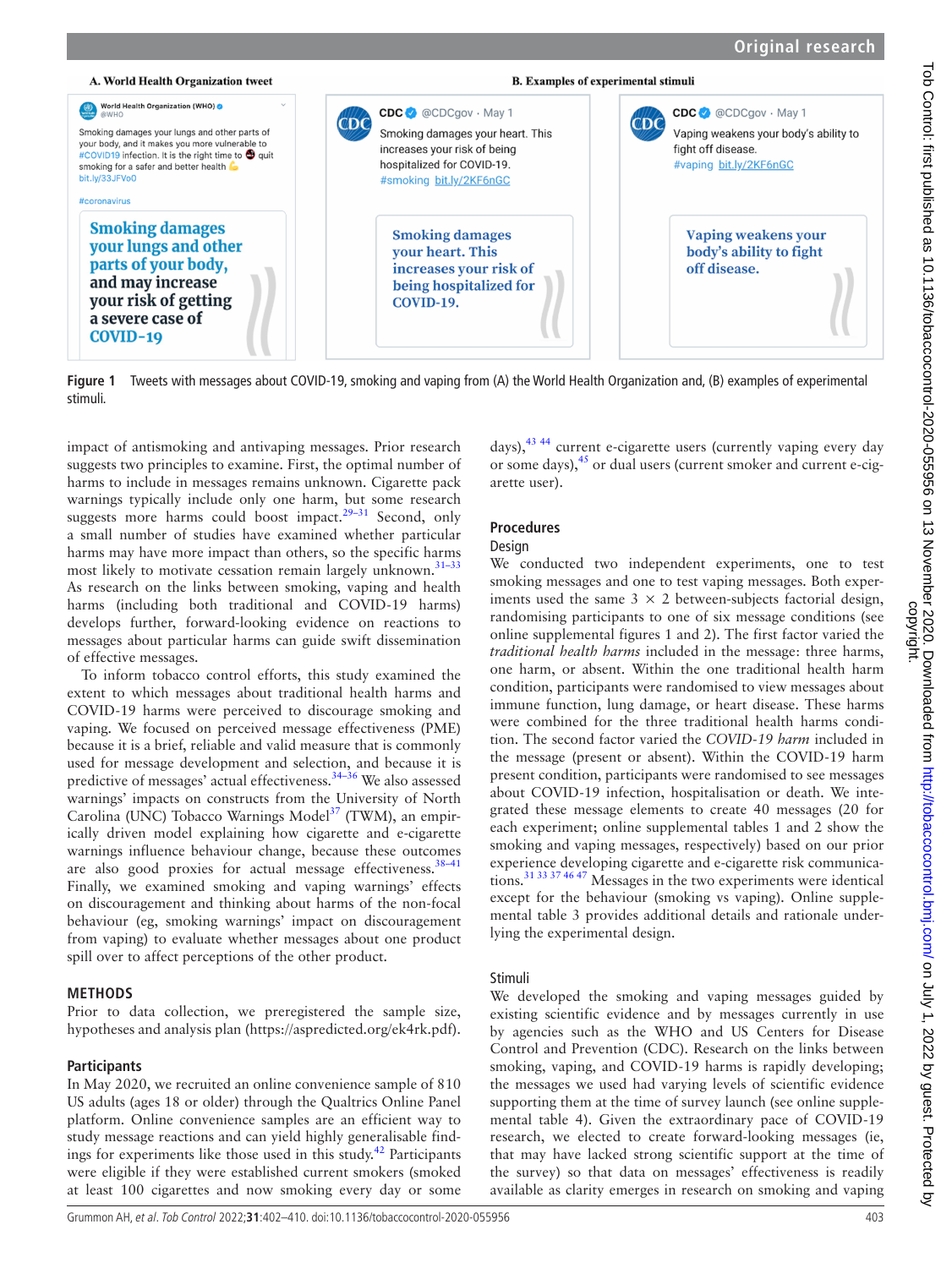harms. Control messages presented generic text about cigarette and e-cigarette products adapted from Wikipedia to be neutral and similar in length to intervention messages (eg, 'A regular cigarette is a narrow cylinder that usually contains tobacco. It is rolled into thin paper and smoked by lighting the end of it'.).

We presented each message as a tweet from the CDC to provide realism and context for participants. We chose to create tweets because Twitter is a commonly used social media platform,[48](#page-7-20) news media often embed tweets in their stories, and many health organisations (including the CDC) actively use Twitter to disseminate information. Twitter posts commonly include an image; thus, we added an image of the experimental message to the tweet, following the approach used by the WHO. A graphic designer created these images to closely mirror formatting from a WHO tweet ([figure](#page-1-0) 1).<sup>[26](#page-7-11)</sup> The designer developed the 40 tweets with the message text and relevant image into visuals matched for layout, size, and colour.

#### Approach

Participants each completed two experiments: one for smoking and one for vaping. Half of participants were randomly assigned to complete the smoking experiment first and the other half to complete the vaping experiment first. Experiment order did not interact with the message element variables (all p*>*0.05). In each experiment, participants viewed a smoking or vaping message randomly assigned from one of the six conditions, then answered questions about that message. Message condition assignment in one experiment was independent of assignment in the other. At the conclusion of the survey, we debriefed participants, informed them that the messages they viewed were developed by the research team, and directed them to online resources with cessation support and up-to-date information about smoking, vaping, and COVID-19 (see [online supplemental table 5](https://dx.doi.org/10.1136/tobaccocontrol-2020-055956) for debriefing language). Participants received incentives in a reward type and amount set by the survey vendor (eg, cash, reward points).

#### **Measures**

Participants rated messages on the primary outcome of PME, assessed using the three-item UNC PME Scale (eg, 'How much does this message discourage you from wanting to smoke?', Cronbach's alpha=0.91 for smoking items and 0.92 for vaping items).<sup>49</sup> Secondary outcomes from the TWM were: attention, $50$  cognitive elaboration (ie, thinking about quitting vaping) smoking and health problems caused by vaping/smoking),  $51-53$ negative affective reactions to the messages (ie, fear, anxiety, sadness), $50\,54\,55$  and anticipated social interactions about the messages.[56–58](#page-7-24) The survey also assessed message reactance (ie, oppositional reaction to the message),<sup>59 60</sup> perceived harm<sup>[61](#page-7-26)</sup> (ie, how harmful is vaping/smoking to your health), PME for discouraging the non-focal behaviour (eg, discouraging vaping in response to the smoking message) $49$  and cognitive elaboration about the harms of the non-focal behaviour. Finally, the survey assessed participants' beliefs about the risks of smoking and vaping, including beliefs about the harms discussed in the experimental messages (eg, how smoking affects immune function). All measures used 5-point response scales (coded as 1 (low) to 5 (high)). The survey also assessed standard demographics, smoking, and vaping. Survey measures appear in [online supple](https://dx.doi.org/10.1136/tobaccocontrol-2020-055956)[mental table 5.](https://dx.doi.org/10.1136/tobaccocontrol-2020-055956)

#### **Data analysis**

We made three predictions for both the smoking and vaping experiments. First, we predicted that messages that describe one

traditional health harm would elicit higher PME than messages that describe no traditional health harms, and lower PME than messages that describe three traditional health harms, based on a study of cigarette warnings.<sup>[31](#page-7-13)</sup> Second, we predicted that messages that describe COVID-19 would elicit higher PME than messages without discussion of COVID-19. Finally, we predicted that the combined effects of a traditional health harms message and a COVID-19 message would be less than additive (ie, diminishing returns from additional message elements), based on studies of cigarette and sugary drink warnings.<sup>[62 63](#page-8-0)</sup>

We used linear models to test these predictions, assessing how the manipulated message elements affected the primary outcome of PME. The initial models included indicators for the manipulated message elements and their interactions. To ease interpretation, the final model retained only statistically significant interactions from the initial model. We used *post hoc* tests to compare the effect of 1 traditional harm to three traditional harms, applying a Bonferroni-adjusted critical alpha to account for multiple comparisons. We used the same approach to examine the effects of message elements on secondary and other outcomes. We probed interactions by calculating average differential effects at each level of the moderating factors.

We also examined whether messages discussing immune function, lung damage, or heart damage elicited higher PME among those randomised to view messages with one traditional health harm. These analyses used linear regression with indicator variables for each type of traditional health harm and compared effects of specific harms using postestimation commands. We used the same approach to examine whether messages discussing COVID-19 infection, hospitalisation, or death elicited higher PME among participants randomised to see messages with a COVID-19 harm.

Exploratory analyses examined whether eight participant characteristics moderated the impact of message elements on PME: Twitter use (ever vs never); political party identification (Republican vs Democrat, Independent, or other); frequency of smoking or vaping (every day vs less often); type of user (smoker only, vaper only, or dual user); negative affective reactions to COVID-19 (average of three items, alpha=0.70); COVID-19 deaths per capita in respondents' state on 6 May 2020 (day of survey launch, coded continuously in deaths per 100000 residents<sup>64</sup>); presence of a health condition considered high risk for severe COVID-19 infection (eg, heart disease); and educational attainment (some college or less vs college degree or more). These moderation analyses used a Bonferroni-adjusted critical alpha.

To allow for comparisons of effects across outcomes, we standardised all dependent variables prior to analysis and report the resulting regression coefficients (B). Analyses used Stata MP V.16.1 (StataCorp LLC). Statistical tests were two tailed and used a critical alpha of 0.05.

#### **RESULTS**

#### **Participants**

Participants' average age was 41.9 years ([table](#page-3-0) 1). About 71% reported smoking every day, compared with 23% who reported vaping every day. Nearly one-third (29%) lived in poverty (ie, income <150% of the 2020 Federal Poverty Level). About 11% reported they probably or definitely had COVID-19 before or currently. Sample characteristics did not differ by experimental conditions in either the smoking or vaping experiments (all  $p > 0.05$ ).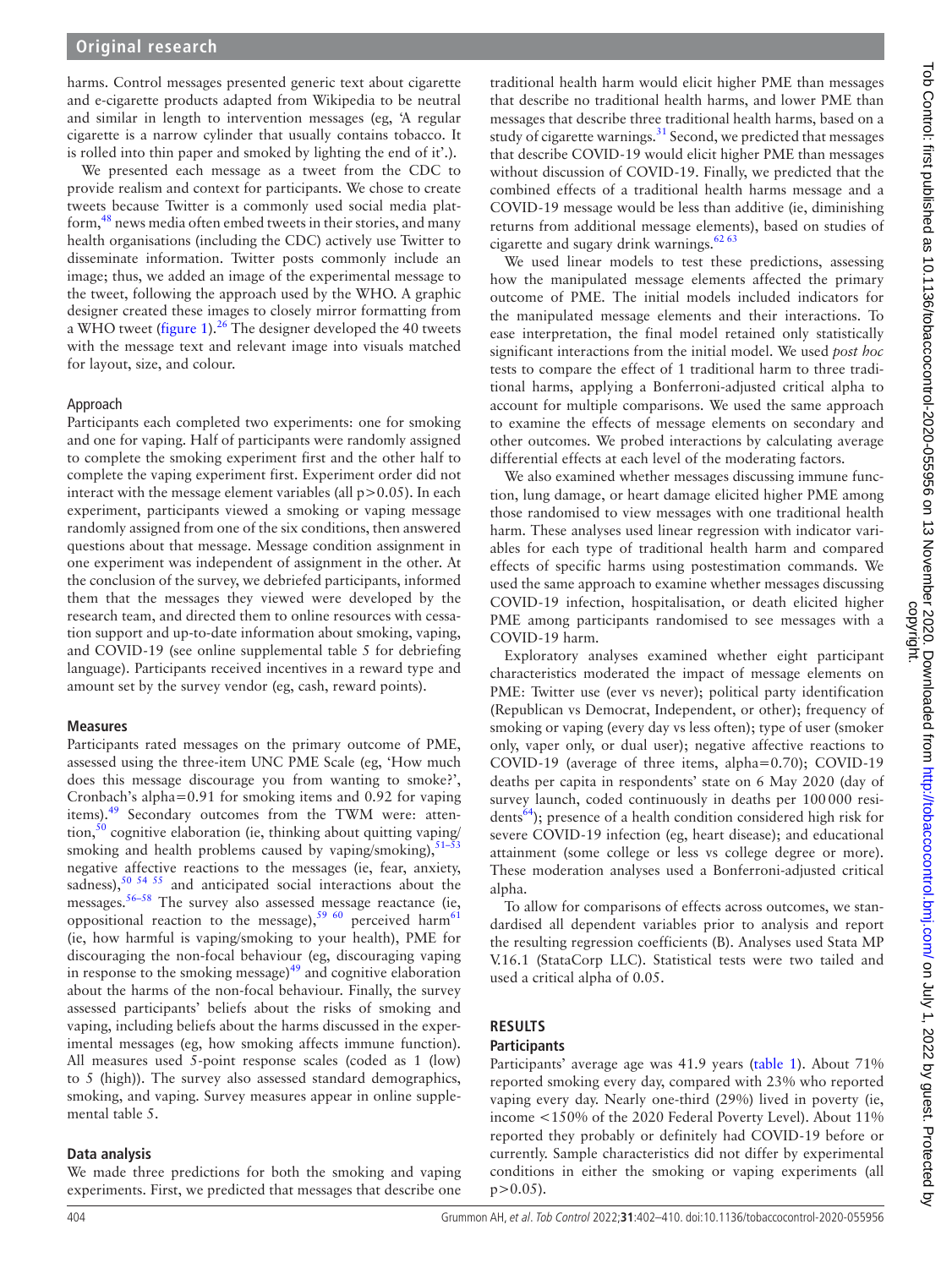<span id="page-3-0"></span>

| Table 1<br>Participant characteristics, n=810      |      |        |
|----------------------------------------------------|------|--------|
| <b>Characteristic</b>                              | N    | $\%$   |
| Demographic Characteristics                        |      |        |
| Age                                                |      |        |
| 18-29 years                                        | 159  | 20%    |
| $30 - 39$ years                                    | 251  | 31%    |
| $40 - 54$ years                                    | 204  | 25%    |
| $55+$ years                                        | 187  | 23%    |
| Mean (SD)                                          | 41.9 | (14.6) |
| Gender identity                                    |      |        |
| Man                                                | 365  | 45%    |
| Woman                                              | 430  | 53%    |
| Neither man nor woman or prefer to self-describe   | 13   | 2%     |
| Transgender                                        | 40   | 5%     |
| Gay, lesbian or bisexual                           | 94   | 12%    |
| Hispanic ethnicity                                 | 81   | 10%    |
| Race                                               |      |        |
| White                                              | 620  | 77%    |
| <b>Black or African American</b>                   | 97   | 12%    |
| Asian or Pacific Islander                          | 34   | 4%     |
| American Indian or Alaskan Native                  | 15   | 2%     |
| Other race or multiracial                          | 44   | 5%     |
| Education                                          |      |        |
| High school diploma or less                        | 220  | 27%    |
| Some college                                       | 201  | 25%    |
| Bachelor's or associate's degree                   | 274  | 34%    |
| Graduate degree                                    | 114  | 14%    |
| Household income, annual                           |      |        |
| US \$0-24 999                                      | 200  | 25%    |
| US \$25 000-49 999                                 | 195  | 24%    |
| US \$50,000-74999                                  | 148  | 18%    |
| US \$75 000-99 999                                 | 85   | 10%    |
| US \$100 000+                                      | 182  | 22%    |
| Low income $(\leq 150\%$ of FPL)                   | 236  | 29%    |
| Political party identification                     |      |        |
| Democrat                                           | 357  | 44%    |
| Republican                                         | 277  | 34%    |
| Independent or other                               | 176  | 22%    |
| <b>Behaviours and Health Status</b>                |      |        |
| Cigarette smoking frequency                        |      |        |
| Not at all                                         | 58   | 7%     |
| Some days                                          | 174  | 21%    |
| Every day                                          | 578  | 71%    |
| Vaping frequency                                   |      |        |
| Not at all                                         | 351  | 43%    |
| Some days                                          | 276  | 34%    |
| Every day                                          | 183  | 23%    |
| <b>Ever used Twitter</b>                           | 499  | 62%    |
| Have health condition that increases COVID-19 risk | 450  | 56%    |
| Probably or definitely had COVID-19                | 93   | 11%    |
| Knew someone who had COVID-19                      | 328  | 40%    |

Characteristics did not differ by experimental conditions in either the vaping or smoking experiments (all p>0.05). Missing demographic data ranged from 0.0% to 1.6%. Health conditions that increase COVID-19 risk included heart disease or history of heart attack; stroke; hypertension or high blood pressure; asthma; cancer; chronic lung disease including chronic obstructive pulmonary disease; emphysema or chronic bronchitis; obesity (body mass index ≥30 kg/m<sup>2</sup>); diabetes; liver disease including cirrhosis; chronic kidney disease; or autoimmune disease including lupus, multiple sclerosis, rheumatoid arthritis, psoriasis, Crohn's disease, and inflammatory bowel disease.

FPL, US Federal Poverty Level for 2020.

## **Smoking experiment**

Perceived message effectiveness

Compared with control messages, messages with one (B=0.73, p*<*0.001) or three (B=0.86, p*<*0.001) traditional health harms elicited higher PME for discouraging smoking ([table](#page-4-0) 2). Messages that included a COVID-19 harm also elicited higher PME compared with control messages (B=0.82, p<0.001). Three traditional health harms did not have a stronger impact on PME than one harm  $(p=0.45)$ , contrary to our prediction.

Traditional health harms interacted with COVID-19 harms, showing diminishing returns from adding a new message element (p for interactions <0.001, [table](#page-4-0) 2). Adding a COVID-19 harm to smoking messages led to higher PME only when messages did not include any traditional health harms (B=0.82, p*<*0.001) ([figure](#page-5-0) 2). The addition of a COVID-19 harm had no benefit when messages already included one traditional health harm (B=0.06, p*=*0.68) or three traditional health harms (B=−0.04, p*=*0.77). [\(online supplemental table 6](https://dx.doi.org/10.1136/tobaccocontrol-2020-055956) provides means and SDs for each condition for all outcomes).

Of the 24 interactions between participant characteristics and experimental factors examined, none were statistically significant at the Bonferroni-adjusted critical alpha ([online supple](https://dx.doi.org/10.1136/tobaccocontrol-2020-055956)[mental table 7\)](https://dx.doi.org/10.1136/tobaccocontrol-2020-055956).

Smoking messages about immune function, lung damage, and heart damage elicited similar PME ratings (all p for pairwise comparisons>0.05, [online supplemental figure 3](https://dx.doi.org/10.1136/tobaccocontrol-2020-055956)). Smoking messages about dying from COVID-19 were perceived to be more effective than smoking messages about being hospitalised for COVID-19 (p*=*0.03, [online supplemental figure 4](https://dx.doi.org/10.1136/tobaccocontrol-2020-055956)), but were not different from messages about COVID-19 infection.

#### Secondary outcomes

The same pattern of results, including diminishing impact of additional message elements, emerged for attention, cognitive elaboration, negative affect and anticipated social interactions, our secondary outcomes from the TWM ([table](#page-4-0) 2). For these outcomes, messages with one or three traditional health harms or with a COVID-19 harm generally outperformed control messages. Including additional types of harms once messages described either traditional health harms or a COVID-19 harm showed diminishing returns (ie, negative interactions).

#### Other outcomes

Messages with traditional health harms or COVID-19 harms generally led to greater perceived harm of smoking ([table](#page-4-0) 2). The smoking messages also led to higher perceived effectiveness for discouraging vaping and cognitive elaboration about the harms of vaping, despite the smoking messages not mentioning vaping. None of the manipulated message elements led to more reactance than control messages.

Beliefs that smoking affects COVID-19 risks (eg, infection, hospitalisation) did not differ across experimental conditions ([online supplemental table 8\)](https://dx.doi.org/10.1136/tobaccocontrol-2020-055956). Message elements also did not affect beliefs about smoking's effects on the immune system, lungs or heart. Exploratory analyses comparing participants who did and did not receive messages corresponding to the topic of the survey item showed a similar pattern of results.

#### **Vaping experiment**

#### Perceived message effectiveness

Messages that included one  $(B=0.24, p=0.005)$  or three (B=0.18, p*=*0.033) traditional health harms were perceived to be more effective for discouraging vaping than messages without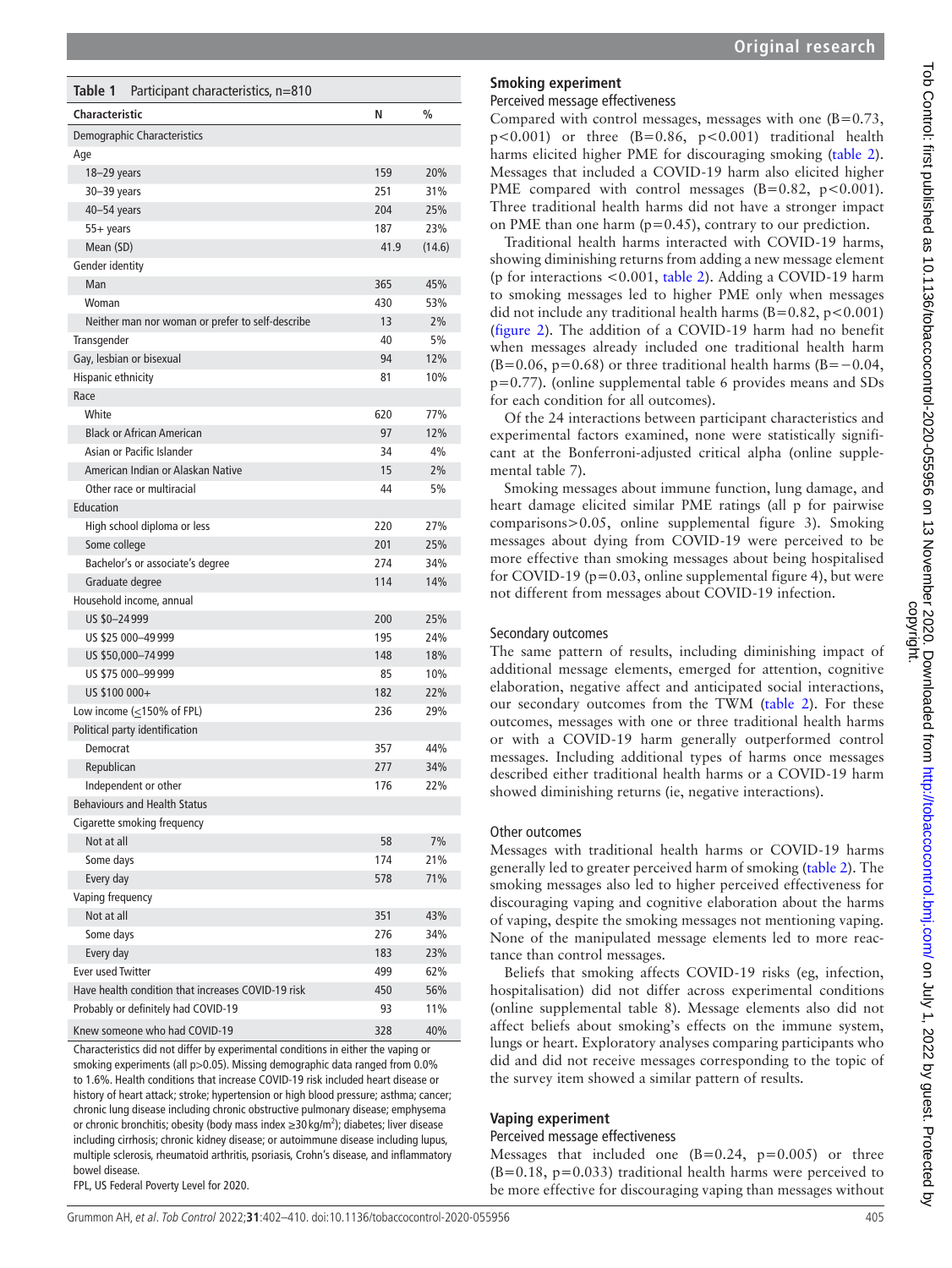#### <span id="page-4-0"></span>**Table 2** Smoking message elements' impact, n=810

|                                       | Primary<br>outcome         | Secondary outcomes from Tobacco Warnings Model |                          |                           |                        | Other outcomes    |                                              |                                     |           |
|---------------------------------------|----------------------------|------------------------------------------------|--------------------------|---------------------------|------------------------|-------------------|----------------------------------------------|-------------------------------------|-----------|
|                                       | Perceived<br>effectiveness | <b>Attention</b>                               | Cognitive<br>elaboration | <b>Negative</b><br>affect | Social<br>interactions | Perceived<br>harm | <b>Perceived</b><br>effectiveness.<br>vaping | Cognitive<br>elaboration.<br>vaping | Reactance |
| Message element                       | В                          | В                                              | B                        | В                         | B                      | B                 | B                                            | В                                   | B         |
| <b>Traditional harms</b>              |                            |                                                |                          |                           |                        |                   |                                              |                                     |           |
| l harm versus absent                  | $0.73***$                  | 0.33                                           | $0.67***$                | $0.49**$                  | 0.08                   | $0.44*$           | $0.60***$                                    | $0.54**$                            | 0.02      |
| 3 harms versus absent                 | $0.86***$                  | $0.43*$                                        | $0.81***$                | $0.58***$                 | $0.40*$                | $0.61***$         | $0.57***$                                    | $0.64***$                           | 0.09      |
| COVID-19 harm                         |                            |                                                |                          |                           |                        |                   |                                              |                                     |           |
| 1 harm versus absent                  | $0.82***$                  | $0.55***$                                      | $0.78***$                | $0.66***$                 | $0.56***$              | $0.46**$          | $0.55***$                                    | $0.63***$                           | 0.19      |
| Traditional 1 harm $\times$ COVID-19  | $-0.77***$                 | $-0.30$                                        | $-0.57**$                | $-0.53**$                 | $-0.09$                | $-0.41*$          | $-0.64**$                                    | $-0.49*$                            | $-0.03$   |
| Traditional 3 harms $\times$ COVID-19 | $-0.86***$                 | $-0.50*$                                       | $-0.76***$               | $-0.66***$                | $-0.47*$               | $-0.61**$         | $-0.52**$                                    | $-0.60**$                           | $-0.13$   |

Bs are unstandardised regression coefficients on standardised dependent variables. Bold indicates statistically significant effects. \*p<0.05, \*\*p<0.01, \*\*\*p<0.001.

traditional health harms ([table](#page-6-0) 3, [figure](#page-5-0) 2; see also [online supple](https://dx.doi.org/10.1136/tobaccocontrol-2020-055956)[mental table 9](https://dx.doi.org/10.1136/tobaccocontrol-2020-055956) for mean outcomes by condition). Three traditional health harms did not have a stronger impact on PME than one harm (p=0.48). Vaping messages with a COVID-19 harm did not elicit higher PME ratings compared with messages without a COVID-19 harm (B=0.08, p*=*0.33). In addition, traditional and COVID-19 harms did not interact with one another in initial models (p>0.05), so final models removed the interaction terms for ease of interpretation.

None of the 16 interactions between participant characteristics and experimental factors were statistically significant at the Bonferroni-adjusted critical alpha [\(online supplemental table](https://dx.doi.org/10.1136/tobaccocontrol-2020-055956)  [10](https://dx.doi.org/10.1136/tobaccocontrol-2020-055956)).

Vaping messages about immune function, lung damage, and heart damage were perceived to be similarly effective (all p for pairwise comparisons>0.05,[online supplemental figure 5](https://dx.doi.org/10.1136/tobaccocontrol-2020-055956)). Likewise, vaping messages about COVID-19 infection, hospitalisation, and death elicited similar PME ratings (all p>0.05[,online](https://dx.doi.org/10.1136/tobaccocontrol-2020-055956)  [supplemental figure 6\)](https://dx.doi.org/10.1136/tobaccocontrol-2020-055956).

#### Secondary outcomes

Three of our four secondary outcomes from the TWM (ie, attention, cognitive elaboration, and negative affect) showed a similar pattern of results as the primary outcome [\(table](#page-6-0) 3). For these outcomes, messages with one or three traditional health harms generally outperformed messages without traditional health harms, while messages with COVID-19 harms did not outperform messages without this message element. Vaping message elements did not affect anticipated social interactions.

#### Other outcomes

A similar pattern of results again emerged for vaping message elements' effects on perceived harm of vaping, PME at discouraging smoking and cognitive elaboration about smoking ([table](#page-6-0) 3). Likewise, a similar pattern emerged for beliefs about the risks of vaping (eg, how vaping affects immune function, [online supple](https://dx.doi.org/10.1136/tobaccocontrol-2020-055956)[mental table 11](https://dx.doi.org/10.1136/tobaccocontrol-2020-055956)). None of the manipulated message elements led to more reactance ([table](#page-6-0) 3).

#### **DISCUSSION**

Public health agencies are communicating about how cigarette smokers may experience greater harm from COVID-19. Our national experiments show that US adults perceived these health messages as likely to discourage smoking. Further, they also perceived cigarette messages describing traditional health harms

(whether one or three) to be effective. Because PME is predictive of actual message effectiveness,  $36$  our findings offer preliminary support for using COVID-19-related smoking harms as a new topic in antismoking communication efforts. Further, three different COVID-19 harms (infection, hospitalisation, and death) all had similar impact to traditional health harms (whether one or three), indicating that health agencies have many viable options for topics to use in anti-smoking messages. Moreover, agencies could rotate among the varying topics in their communications to add novelty and prevent messages from becoming stale over time.<sup>[65 66](#page-8-2)</sup>

In contrast to the findings for smoking messages, only traditional harms (and not COVID-19 harms) were perceived as effective for vaping messages, suggesting that health agen-cies focus their vaping communications on traditional harms<sup>[32](#page-7-28)</sup> rather than COVID-19 harms. The lack of effect of COVID-19 messages on PME in the vaping experiment could be due to the vaping control message being more 'active' (see [figure](#page-5-0) 2), potentially reflecting that any information on vaping—even neutral information—is relatively novel for many adults. While we did not assess believability of messages, it is also possible that participants found the vaping messages about COVID-19 less believable than the smoking messages about COVID-19, and that this explains the lack of effect of the COVID-19 vaping messages.

The messages affected the main constructs of the TWM. The messages that were perceived to be effective in discouraging smoking and vaping also increased attention, thinking about the message content, negative affective reactions, and expectations of talking to others about the messages, consistent with previous studies of messages about smoking,  $67$  chemicals in cigarettes,  $53$ and sugary drinks.<sup>[68](#page-8-4)</sup> The constructs in the TWM have been shown to be predictive of behavioural intentions and behaviour change, $38-41$   $4758$  suggesting that the messages in our study hold promise for decreasing actual cigarette and e-cigarette use.

Some have raised concerns that antismoking and antivaping messages and product warnings that discourage one harmful behaviour (eg, vaping) might inadvertently *encourage* another harmful behaviour (eg, smoking).<sup>69</sup> Alternatively, messages about one product may exert a *tarnishing* effect on other products. Importantly, we found evidence to support the tarnishing hypothesis: in our study, messages discouraging smoking also discouraged vaping and vice versa, suggesting that antismoking and antivaping messages may make both products unappealing. This finding builds on a prior study showing e-cigarette warnings discouraged both vaping and smoking.<sup>47</sup> Future research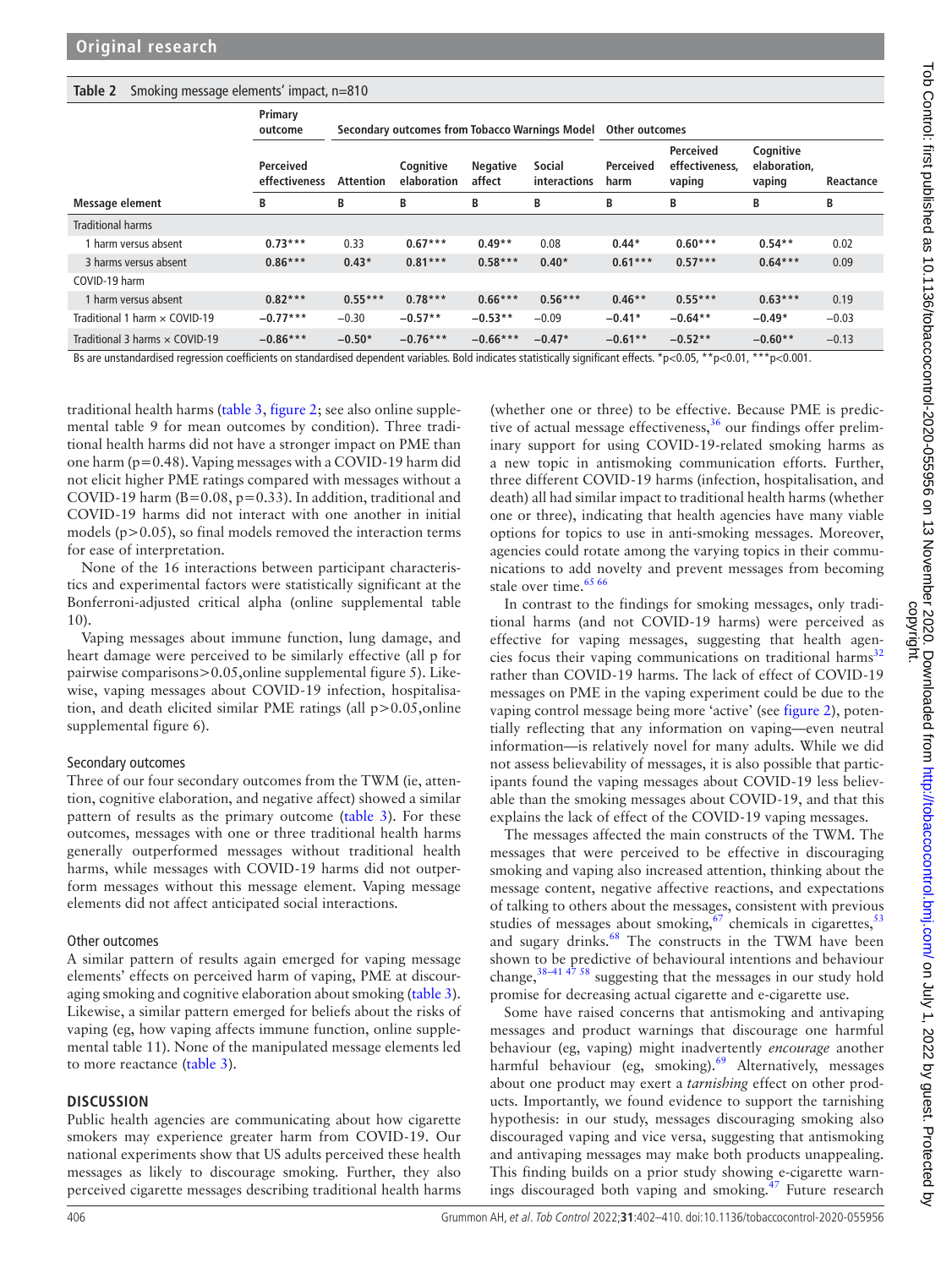

## **B.** Vaping experiment



#### <span id="page-5-0"></span>**Figure 2** Perceived message effectiveness by condition in (A) the smoking experiment and, (B) the vaping experiment. Error bars show 95% CIs.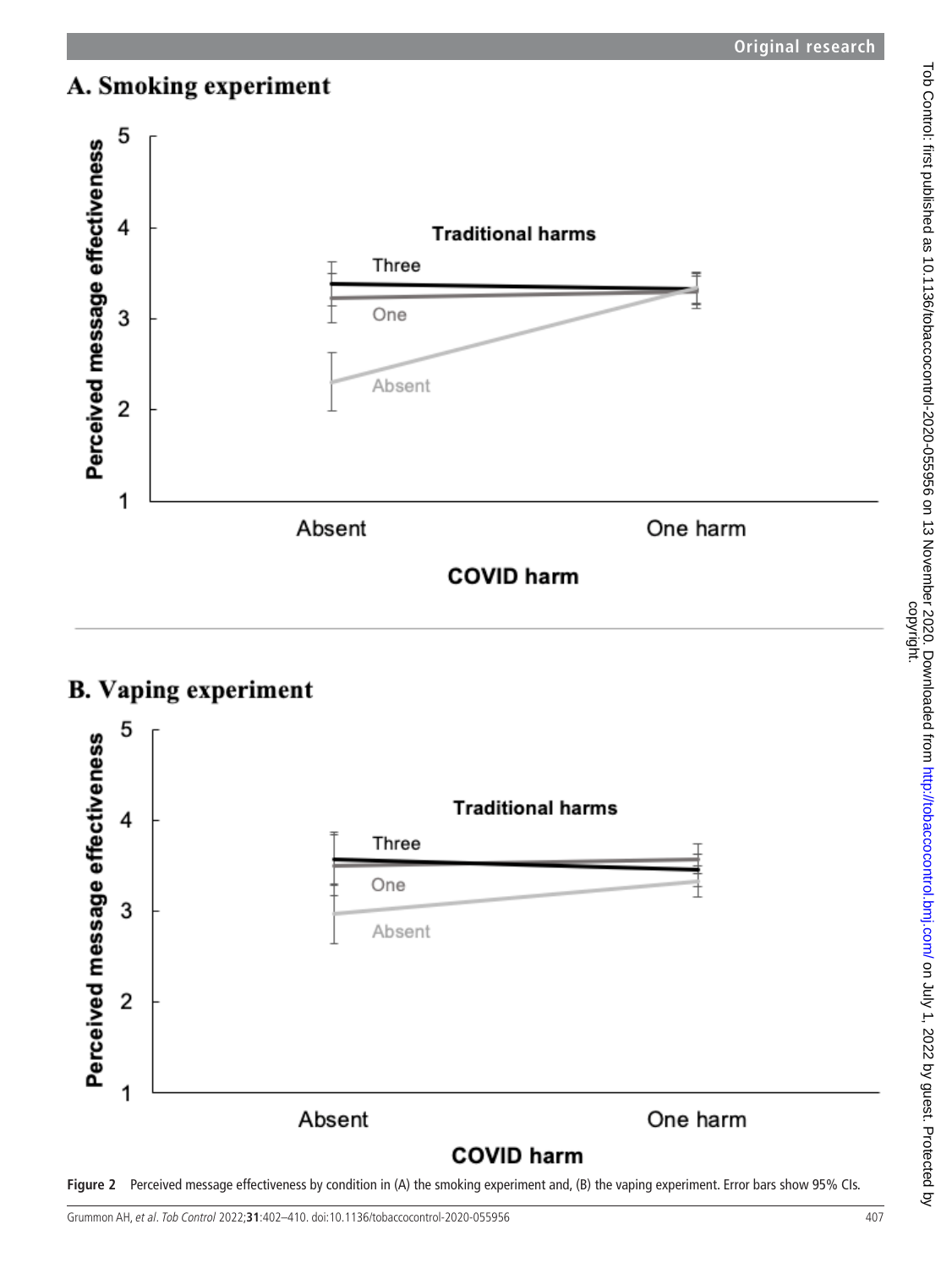#### <span id="page-6-0"></span>**Table 3** Vaping message elements' impact, n=810

|                          | Primary<br>outcome         |                  | Secondary outcomes from Tobacco Warnings Model |                           | Other outcomes                |                   |                                               |                                      |           |
|--------------------------|----------------------------|------------------|------------------------------------------------|---------------------------|-------------------------------|-------------------|-----------------------------------------------|--------------------------------------|-----------|
|                          | Perceived<br>effectiveness | <b>Attention</b> | Cognitive<br>elaboration                       | <b>Negative</b><br>affect | <b>Social</b><br>interactions | Perceived<br>harm | <b>Perceived</b><br>effectiveness,<br>smoking | Cognitive<br>elaboration,<br>smoking | Reactance |
| Message element          | B                          | B                | B                                              | B                         | B                             | B                 | B                                             | B                                    | B         |
| <b>Traditional harms</b> |                            |                  |                                                |                           |                               |                   |                                               |                                      |           |
| 1 harm versus absent     | $0.24**$                   | $0.20*$          | $0.25**$                                       | $0.25**$                  | 0.14                          | $0.27**$          | $0.28**$                                      | $0.25**$                             | 0.17      |
| 3 harms versus absent    | $0.18*$                    | 0.11             | $0.19*$                                        | $0.20*$                   | 0.10                          | $0.26**$          | $0.19*$                                       | $0.20*$                              | 0.13      |
| COVID-19 harm            |                            |                  |                                                |                           |                               |                   |                                               |                                      |           |
| I harm versus absent     | 0.08                       | 0.06             | 0.01                                           | 0.04                      | $-0.01$                       | $-0.03$           | 0.09                                          | $-0.03$                              | 0.14      |

Bs are unstandardised regression coefficients on standardised dependent variables. Two-way interactions between traditional health harms and COVID-19 harm were not statistically significant in initial models and so were removed from the final models. **Bold** indicates statistically significant effects. \*p<0.05, \*\*p<0.01, \*\*\*p<0.001.

will clarify the extent to which messages have beneficial spillover effects on behavioural outcomes, as well as whether there are any circumstances in which these messages have unintended consequences.

Strengths of our experiments include the use of a randomised design, measurement of a primary outcome with strong psychometric properties,<sup>49</sup> and creation of realistic stimuli mirroring actual messages from public health organisations. Limitations include the brief exposure to stimuli in an online study, precluding assessment of behaviour. We did not assess underlying beliefs about smoking or vaping harms or measure believability of messages. Additionally, we surveyed a convenience sample, so results' generalisability remains to be established, though online convenience samples provide results for experiments that closely match population-based samples.[42](#page-7-17) Finally, we fielded our survey in early May 2020, when 'stay-at-home' and 'shelter-in-place' orders were active for most US states, and additional research will clarify whether our findings hold later in the pandemic.

Our results have actionable implications for public health communicators and the tobacco control field. First, our findings indicate that messages linking smoking cigarettes with COVID-19-related harms could have an impact. If and when the link between smoking and COVID-19 is confirmed, our findings provide forward-looking evidence that health agencies can use to rapidly deploy prevetted messages leveraging COVID-19 to discourage smoking. Second, our findings suggest that messages linking vaping with traditional health harms such as lung damage could discourage vaping. As evidence of vaping's harms continues to emerge, public health communications should include

#### **What this paper adds**

- ► Smoking causes many health harms, and evidence is accumulating that vaping also causes harms.
- ► Early studies suggest that smoking may exacerbate health harms caused by COVID-19, but this remains a contested area as of this writing. Patient-level data on vaping and COVID-19 harms is not yet available.
- $\blacktriangleright$  Public health agencies globally are messaging on the potential harms of smoking, vaping, and COVID-19.
- ► Our study found benefits of messages linking smoking with both COVID-19 and traditional health harms.
- ► Messages linking vaping and COVID-19 had limited effects, but messages linking vaping and traditional health harms (eg, lung damage) were beneficial.

information about these harms in vaping messages, particularly because studies suggest vaping risk communication is effective at discouraging e-cigarette use.<sup>3247</sup> The lack of differences between messages with different traditional health harms suggests that those designing vaping messages have several promising options in terms of which harms to highlight. Third, our findings suggest a general principle of simplicity for public health messages. We observed diminishing returns from including additional message elements in smoking messages, similar to previous studies of warnings for cigarettes and sugary drinks.<sup>31 47 62 63</sup> This 'less is more' finding<sup>[70](#page-8-6)</sup> supports use of brief messages. Given the pressing public health need to reduce smoking and vaping, these findings provide timely evidence that brief smoking and vaping messages may effectively discourage these behaviours.

#### **Twitter** Anna H Grummon [@AnnaGrummon](https://twitter.com/AnnaGrummon)

**Contributors** AHG had full access to all of the data in the study and takes responsibility for the integrity of the data and the accuracy of the data analysis. Study concept and design: AHG, MGH, SMN, KMR and NTB. Acquisition, analysis or interpretation of the data: AHG, MGH, CGM, JRM, SMN, KMR and NTB. Drafting of the manuscript: AHG, MGH, JRM, SMN and NTB. Critical revision of the manuscript for important intellectual content: all authors. Statistical analysis: AHG and CGM. Obtained funding: KMR. Administrative, technical, or material support: AHG, JRM and NTB. Study supervision: AHG and NTB.

**Funding** The University of North Carolina's University Cancer Research Fund provided funding for data collection and supported CGM's time working on the paper. K01HL147713 from the National Heart, Lung, and Blood Institute of the NIH supported MGH's time working on the paper.

**Disclaimer** The content is solely the responsibility of the authors and does not necessarily represent the official views of the NIH.

**Competing interests** None of the authors have received funding from tobacco product manufacturers. NTB, SMN, and KMR have served as paid expert consultants in litigation against e-cigarette and tobacco companies. JMS has served as a paid consultant in government litigation against tobacco companies.

**Patient consent for publication** Not required.

**Ethics approval** This study was approved by the University of North Carolina Institutional Review Board.

**Provenance and peer review** Not commissioned; externally peer reviewed.

**Data availability statement** Data are available upon reasonable request. Data are available upon request to the corresponding author, assuming appropriate human subjects protections have been met by the researcher requesting access.

This article is made freely available for personal use in accordance with BMJ's website terms and conditions for the duration of the covid-19 pandemic or until otherwise determined by BMJ. You may download and print the article for any lawful, non-commercial purpose (including text and data mining) provided that all copyright notices and trade marks are retained.

#### **ORCID iD**

Anna H Grummon<http://orcid.org/0000-0002-8705-038X>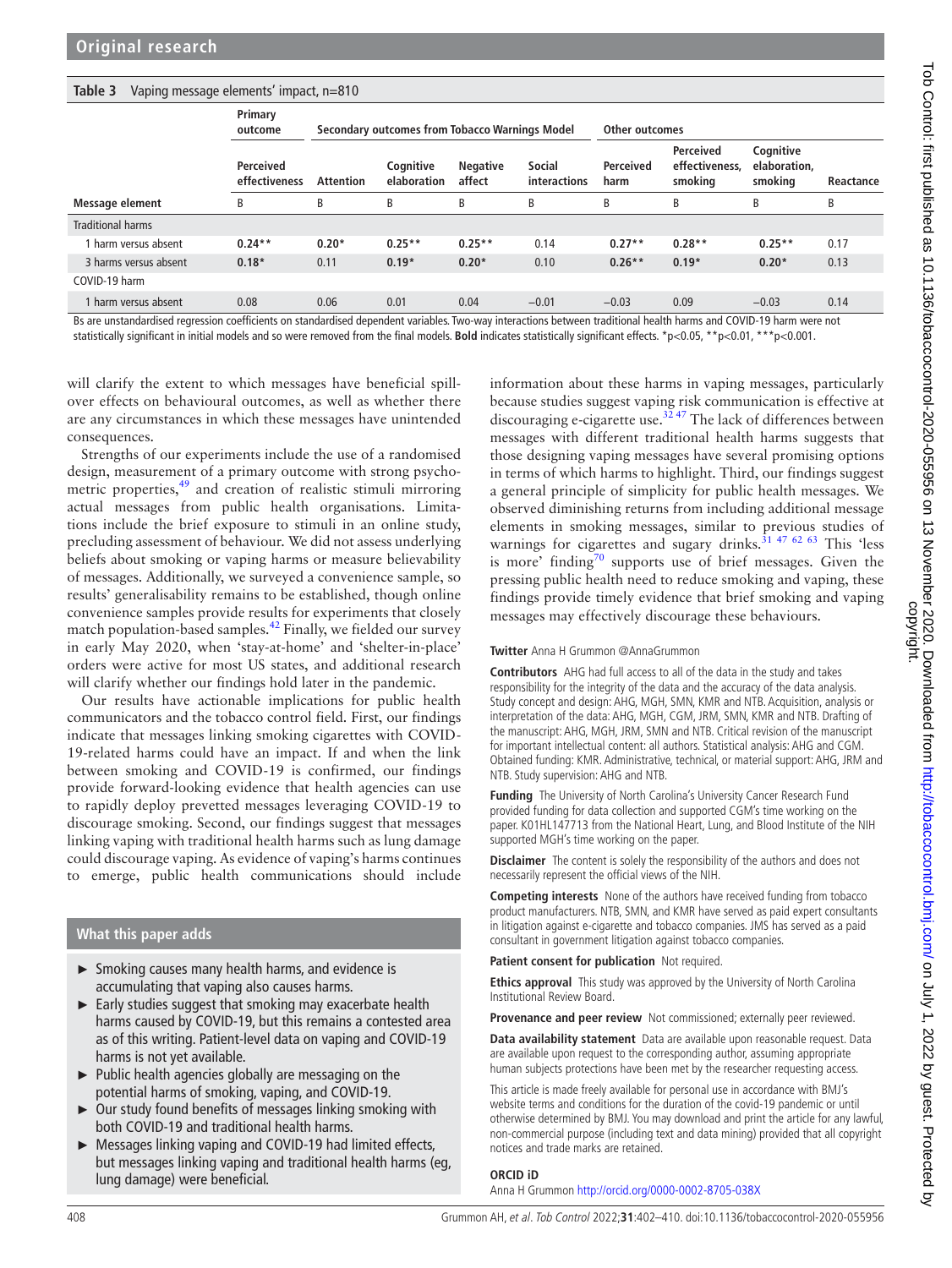## **Original research**

#### **REFERENCES**

- <span id="page-7-0"></span>Scott A, Lugg ST, Aldridge K, et al. Pro-Inflammatory effects of e-cigarette vapour condensate on human alveolar macrophages. [Thorax](http://dx.doi.org/10.1136/thoraxjnl-2018-211663) 2018;73:1161-9.
- <span id="page-7-8"></span>2 US Department of Health and Human Services. The health consequences of smoking - 50 years of progress: A report of the Surgeon General. Atlanta, GA: US Department of Health and Human Services, Centers for Disease Control and Prevention, National Center for Chronic Disease Prevention and Health Promotion, Office on Smoking and Health, 2014.
- <span id="page-7-5"></span>3 Strzelak A, Ratajczak A, Adamiec A, et al. Tobacco smoke induces and alters immune responses in the lung triggering inflammation, allergy, asthma and other lung diseases: a mechanistic review. [Int J Environ Res Public Health](http://dx.doi.org/10.3390/ijerph15051033) 2018;15:1033.
- <span id="page-7-1"></span>4 Patanavanich R, Glantz SA. Smoking is associated with COVID-19 progression: a meta-analysis. [Nicotine Tob Res](http://dx.doi.org/10.1093/ntr/ntaa082) 2020;22:1653–6.
- 5 Vardavas CI, Nikitara K. COVID-19 and smoking: a systematic review of the evidence. [Tob Induc Dis](http://dx.doi.org/10.18332/tid/119324) 2020;18:20
- 6 Alqahtani JS, Oyelade T, Aldhahir AM, et al. Prevalence, severity and mortality associated with COPD and smoking in patients with COVID-19: a rapid systematic review and meta-analysis. [PLoS One](http://dx.doi.org/10.1371/journal.pone.0233147) 2020;15:e0233147.
- <span id="page-7-2"></span>7 Lippi G, Henry BM. Active smoking is not associated with severity of coronavirus disease 2019 (COVID-19). [Eur J Intern Med](http://dx.doi.org/10.1016/j.ejim.2020.03.014) 2020;75:107–8.
- <span id="page-7-3"></span>8 Guo FR. Active smoking is associated with severity of coronavirus disease 2019 (COVID-19): an update of a meta-analysis. [Tob Induc Dis](http://dx.doi.org/10.18332/tid/121915) 2020;18:37
- <span id="page-7-4"></span>9 Gaiha SM, Cheng J, Halpern-Felsher B. Association between youth smoking, electronic cigarette use, and coronavirus disease 2019. J Adolesc Health 2020.
- <span id="page-7-6"></span>10 Gotts JE, Jordt S-E, McConnell R, et al. What are the respiratory effects of ecigarettes? [BMJ](http://dx.doi.org/10.1136/bmj.l5275) 2019;366:l5275.
- <span id="page-7-7"></span>11 NAoSEa M. Public health consequences of e-cigarettes. Washington, DC: The National Academies Press, 2018.
- 12 Gómez A-C, Rodríguez-Fernández P, Villar-Hernández R, et al. E-Cigarettes: effects in phagocytosis and cytokines response against Mycobacterium tuberculosis. [PLoS One](http://dx.doi.org/10.1371/journal.pone.0228919) 2020;15:e0228919.
- 13 Madison MC, Landers CT, Gu B-H, et al. Electronic cigarettes disrupt lung lipid homeostasis and innate immunity independent of nicotine. [J Clin Invest](http://dx.doi.org/10.1172/JCI128531) 2019;129:4290–304.
- 14 Bals R, Boyd J, Esposito S, et al. Electronic cigarettes: a task force report from the European respiratory Society. [Eur Respir J](http://dx.doi.org/10.1183/13993003.01151-2018) 2019;53. doi:10.1183/13993003.01151-2018. [Epub ahead of print: 31 Jan 2019].
- 15 Polosa R, O'Leary R, Tashkin D, et al. The effect of e-cigarette aerosol emissions on respiratory health: a narrative review. [Expert Rev Respir Med](http://dx.doi.org/10.1080/17476348.2019.1649146) 2019;13:899-915.
- 16 National Academies of Sciences Engineering and Medicine. Public health consequences of e-cigarettes. Washington, DC: The National Academies Press, 2018.
- 17 Darville A, Hahn EJ. E-Cigarettes and atherosclerotic cardiovascular disease: what clinicians and researchers need to know. [Curr Atheroscler Rep](http://dx.doi.org/10.1007/s11883-019-0777-7) 2019;21:15.
- 18 Bhatnagar A. Environmental determinants of cardiovascular disease. [Circ Res](http://dx.doi.org/10.1161/CIRCRESAHA.117.306458) 2017;121:162–80.
- <span id="page-7-9"></span>19 Guan W-J, Liang W-H, Zhao Y, et al. Comorbidity and its impact on 1590 patients with COVID-19 in China: a nationwide analysis. [Eur Respir J](http://dx.doi.org/10.1183/13993003.00547-2020) 2020;55:2000547.
- 20 Coronavirus disease 2019 (COVID-19): people who are at higher risk. Available: [https://www.cdc.gov/coronavirus/2019-ncov/need-extra-precautions/people-at](https://www.cdc.gov/coronavirus/2019-ncov/need-extra-precautions/people-at-higher-risk.html)[higher-risk.html](https://www.cdc.gov/coronavirus/2019-ncov/need-extra-precautions/people-at-higher-risk.html) [Accessed 23 May 2020].
- 21 Richardson S, Hirsch JS, Narasimhan M, et al. Presenting characteristics, comorbidities, and outcomes among 5700 patients hospitalized with COVID-19 in the new York City area. [JAMA](http://dx.doi.org/10.1001/jama.2020.6775) 2020;323:2052.
- 22 Yang J, Zheng Y, Gou X, et al. Prevalence of comorbidities and its effects in patients infected with SARS-CoV-2: a systematic review and meta-analysis. [Int J Infect Dis](http://dx.doi.org/10.1016/j.ijid.2020.03.017) 2020;94:91–5.
- <span id="page-7-10"></span>23 Institute of Medicine. Ending the tobacco problem: A blueprint for the nation. Washington, DC: Institute of Medicine, 2007.
- 24 US Department of Health and Human Services. E-cigarette use among youth and young adults: A report of the Surgeon General. Atlanta, GA: Centers for Disease Control and Prevention, National Center for Chronic Disease Prevention and Health Promotion, 2016.
- 25 Noar SM, Hall MG, Francis DB, et al. Pictorial cigarette pack warnings: a meta-analysis of experimental studies. [Tob Control](http://dx.doi.org/10.1136/tobaccocontrol-2014-051978) 2016;25:341–54.
- <span id="page-7-11"></span>26 WHO. Using tobacco products can increase your chance of getting #COVID19. Available: <https://twitter.com/who/status/1252879486606913536?lang=en> [Accessed 22 Apr 2020].
- 27 Smoking cigarettes can leave you more vulnerable to respiratory illnesses such as #COVID19. There's never been a better time to quit smoking. Available: [https://](https://twitter.com/NCICancerCtrl/status/1257665358498009089) [twitter.com/NCICancerCtrl/status/1257665358498009089](https://twitter.com/NCICancerCtrl/status/1257665358498009089) [Accessed 23 May 2020].
- 28 Ag Healey Warns public about increased risks associated with smoking and Vaping during COVID-19 crisis. Available: [https://www.mass.gov/news/ag-healey-warns](https://www.mass.gov/news/ag-healey-warns-public-about-increased-risks-associated-with-smoking-and-vaping-during-covid)[public-about-increased-risks-associated-with-smoking-and-vaping-during-covid](https://www.mass.gov/news/ag-healey-warns-public-about-increased-risks-associated-with-smoking-and-vaping-during-covid) [Accessed 23 May 2020].
- <span id="page-7-12"></span>29 Cappella JN. Perceived message effectiveness meets the requirements of a reliable, valid, and efficient measure of Persuasiveness. [J Commun](http://dx.doi.org/10.1093/joc/jqy044) 2018;68:994-7.
- 30 Kim M, Reliable CJN. Valid and efficient evaluation of media messages: developing a message testing protocol. J of Com Mana 2019;23:179–97.
- <span id="page-7-13"></span>31 Noar SM, Kelley DE, Boynton MH, et al. Identifying principles for effective messages about chemicals in cigarette smoke. [Prev Med](http://dx.doi.org/10.1016/j.ypmed.2017.09.005) 2018;106:31–7.
- <span id="page-7-28"></span>32 Rohde JA, Noar SM, Mendel JR, et al. E-Cigarette health harm awareness and discouragement: implications for health communication. Nicotine & tobacco research : official journal of the Society for Research on Nicotine and Tobacco 2019.
- 33 Kelley DE, Boynton MH, Noar SM, et al. Effective message elements for disclosures about chemicals in cigarette smoke. Nicotine & tobacco research : official journal of the Society for Research on Nicotine and Tobacco 2017.
- <span id="page-7-14"></span>34 Bigsby E, Cappella JN, Seitz HH. Efficiently and effectively evaluating public service announcements: additional evidence for the utility of perceived effectiveness. [Commun Monogr](http://dx.doi.org/10.1080/03637751.2012.739706) 2013;80:1–23.
- 35 Noar SM, Rohde JA, Prentice-Dunn H, et al. Evaluating the actual and perceived effectiveness of e-cigarette prevention advertisements among adolescents. Addict [Behav](http://dx.doi.org/10.1016/j.addbeh.2020.106473) 2020;109:106473.
- <span id="page-7-27"></span>36 Noar SM, Barker J, Bell T, et al. Does perceived message effectiveness predict the actual effectiveness of tobacco education messages? A systematic review and meta-analysis. [Health Commun](http://dx.doi.org/10.1080/10410236.2018.1547675) 2020;35:148-57.
- <span id="page-7-15"></span>37 Brewer NT, Parada Jr H, Hall MG, et al. Understanding why pictorial cigarette pack warnings increase quit attempts. Ann Behav Med 2018.
- <span id="page-7-16"></span>38 Li Y, Yang B, Owusu D, et al. Higher negative emotions in response to cigarette pictorial warning labels predict higher quit intentions among smokers. [Tob Control](http://dx.doi.org/10.1136/tobaccocontrol-2019-055116) 2020;29:496–501.
- 39 Brennan E, Maloney EK, Ophir Y, et al. Potential effectiveness of pictorial warning labels that feature the images and personal details of real people. [Nicotine Tob Res](http://dx.doi.org/10.1093/ntr/ntw319) 2017;19:1138–48.
- 40 Noar SM, Francis DB, Bridges C, et al. Effects of strengthening cigarette pack warnings on attention and message processing: a systematic review. [Journal Mass Commun Q](http://dx.doi.org/10.1177/1077699016674188) 2017;94:416–42.
- 41 Morgan JC, Golden SD, Noar SM, et al. Conversations about pictorial cigarette pack warnings: theoretical mechanisms of influence. [Soc Sci Med](http://dx.doi.org/10.1016/j.socscimed.2018.09.063) 2018;218:45-51.
- <span id="page-7-17"></span>42 Jeong M, Zhang D, Morgan JC, et al. Similarities and differences in tobacco control research findings from convenience and probability samples. Annals of behavioral medicine : a publication of the Society of Behavioral Medicine 2018.
- <span id="page-7-18"></span>43 Centers for Disease Control and Prevention (CDC). State-specific prevalence and trends in adult cigarette smoking--United States, 1998-2007. [MMWR Morb Mortal](http://www.ncbi.nlm.nih.gov/pubmed/19282813)  [Wkly Rep](http://www.ncbi.nlm.nih.gov/pubmed/19282813) 2009;58:221–6.
- 44 Arrazola RA, Singh T, Corey CG, et al. Tobacco use among middle and high school students - United States, 2011-2014. [MMWR Morb Mortal Wkly Rep](http://www.ncbi.nlm.nih.gov/pubmed/25879896) 2015:64:381-5.
- <span id="page-7-19"></span>45 Population Assessment of Tobacco and Health Study. Path: population assessment of tobacco and health, Published 2018. Available: [https://www.icpsr.umich.edu/](https://www.icpsr.umich.edu/icpsrweb/NAHDAP/series/606) [icpsrweb/NAHDAP/series/606](https://www.icpsr.umich.edu/icpsrweb/NAHDAP/series/606)
- 46 Brewer NT, Morgan JC, Baig SA, et al. Public understanding of cigarette smoke constituents: three us surveys. [Tob Control](http://dx.doi.org/10.1136/tobaccocontrol-2015-052897) 2016;26:592–9.
- <span id="page-7-30"></span>47 Brewer NT, Jeong M, Hall MG, et al. Impact of e-cigarette health warnings on motivation to vape and smoke. [Tob Control](http://dx.doi.org/10.1136/tobaccocontrol-2018-054878) 2019;28:e64–70.
- <span id="page-7-20"></span>48 Share of U.S. Adults using social media, including Facebook, is mostly unchanged since, 2018. Available: [https://www.pewresearch.org/fact-tank/2019/04/10/share-of](https://www.pewresearch.org/fact-tank/2019/04/10/share-of-u-s-adults-using-social-media-including-facebook-is-mostly-unchanged-since-2018/)[u-s-adults-using-social-media-including-facebook-is-mostly-unchanged-since-2018/](https://www.pewresearch.org/fact-tank/2019/04/10/share-of-u-s-adults-using-social-media-including-facebook-is-mostly-unchanged-since-2018/)  [Accessed 20 May 2020].
- <span id="page-7-21"></span>49 Baig SA, Noar SM, Gottfredson NC, et al. Unc perceived message effectiveness: validation of a brief scale. [Ann Behav Med](http://dx.doi.org/10.1093/abm/kay080) 2019;53:732-42.
- <span id="page-7-22"></span>50 Nonnemaker J, Farrelly M, Kamyab K, et al. Experimental study of graphic cigarette warning labels: Final results report. Research Triangle Park, NC: RTI International, 2010.
- <span id="page-7-23"></span>51 Moodie C, Mackintosh AM, Hastings G, et al. Young adult smokers' perceptions of plain packaging: a pilot naturalistic study. [Tob Control](http://dx.doi.org/10.1136/tc.2011.042911) 2011;20:367-73.
- 52 Hammond D, Fong GT, McDonald PW, et al. Impact of the graphic Canadian warning labels on adult smoking behaviour. [Tob Control](http://dx.doi.org/10.1136/tc.12.4.391) 2003:12:391-5.
- <span id="page-7-29"></span>53 Brewer NT, Jeong M, Mendel JR, et al. Cigarette pack messages about toxic chemicals: a randomised clinical trial. [Tob Control](http://dx.doi.org/10.1136/tobaccocontrol-2017-054112) 2019;28:74–80.
- 54 Watson D, Clark LA, Tellegen A. Development and validation of brief measures of positive and negative affect: the PANAS scales. [J Pers Soc Psychol](http://dx.doi.org/10.1037/0022-3514.54.6.1063) 1988;54:1063-70.
- 55 Keller PA, Block LG. Increasing the persuasiveness of fear appeals: the effect of arousal and elaboration. [Journal of Consumer Research](http://dx.doi.org/10.1086/209461) 1996;22:448-59.
- <span id="page-7-24"></span>56 Hall MG, Peebles K, Bach LE, et al. Social interactions sparked by pictorial warnings on cigarette packs. [Int J Environ Res Public Health](http://dx.doi.org/10.3390/ijerph121013195) 2015;12:13195–208.
- 57 Morgan JC, Southwell BG, Noar SM, et al. Frequency and content of conversations about pictorial warnings on cigarette packs. [Nicotine Tob Res](http://dx.doi.org/10.1093/ntr/ntx180) 2018;20:882-7.
- 58 Grummon AH, Brewer NT. Health warnings and beverage purchase behavior: mediators of impact. [Ann Behav Med](http://dx.doi.org/10.1093/abm/kaaa011) 2020;54:691–702.
- <span id="page-7-25"></span>59 Hall MG, Sheeran P, Noar SM, et al. Reactance to health warnings scale: development and validation. [Ann Behav Med](http://dx.doi.org/10.1007/s12160-016-9799-3) 2016;50:736–50.
- 60 Hall MG, Sheeran P, Noar SM, et al. A brief measure of reactance to health warnings. [J](http://dx.doi.org/10.1007/s10865-016-9821-z)  [Behav Med](http://dx.doi.org/10.1007/s10865-016-9821-z) 2017;40:520–9.
- <span id="page-7-26"></span>61 Noar SM, Rohde JA, Horvitz C, et al. Adolescents' receptivity to e-cigarette harms messages delivered using text messaging. [Addict Behav](http://dx.doi.org/10.1016/j.addbeh.2018.05.025) 2019;91:201-7.